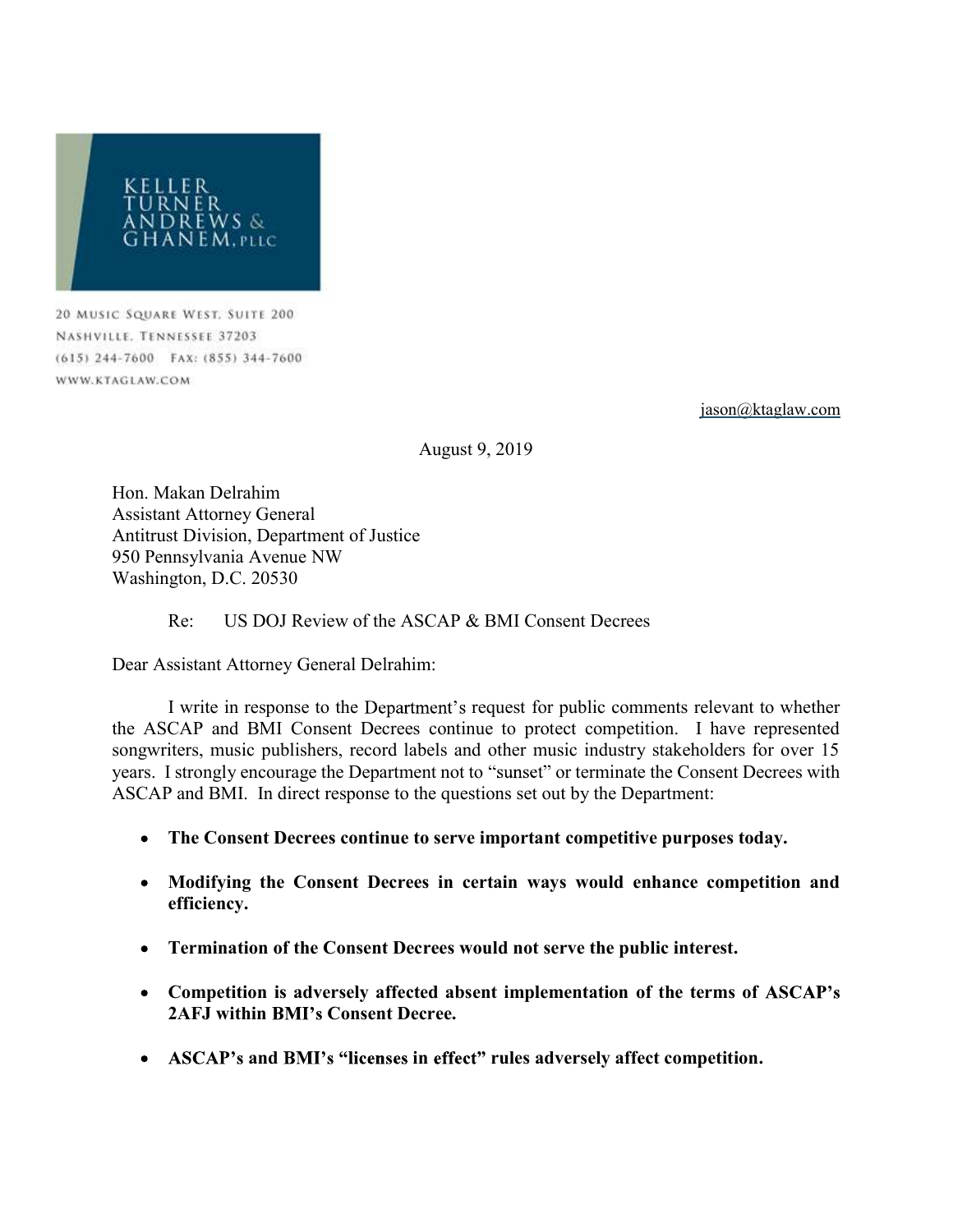## There are insufficient safeguards to protect competition and songwriters/publishers in the absence of Consent Decrees.

Filed with this letter are various filings from the 2018 arbitration brought by a former ASCAP songwriter/publisher against ASCAP (McAnally, et. al v. ASCAP) (the Case"), which concluded earlier this year. The crux of the dispute revolved around ASCAP's "phasing out" of radio airplay bonuses for songs it continued to license several years after the ASCAP member resigned from ASCAP and continued to pay to his co-writers. The dispute was heard by arbitrators self-described as "three individuals who cumulatively have more than ninety years of entertainment law experience." The arbitration panel were the first objective individuals disconnected from ASCAP's inner workings to review the case.<sup>1</sup> These individuals produced five pages of commentary, acknowledging that such commentary exceeded their limited mandate, because they felt "compelled" to add, among other things, that:

- The testimony provided by ASCAP's executives was not credible;
- ASCAP operates with an "utter lack of transparency";  $\bullet$

To the extent rules are available, they are wrought with ambiguity and their implementation by ASCAP does not fairly reflect the value of performances (in the case of resigned members); and

Rules that ASCAP claims exist actually do not exist and/or were never disclosed in any form, to any ASCAP member or, it seems, to ASCAP officers/employees.

One of my observations during the course of this case was ASCAP's conduct immediately following previous disputes with its members. Whenever ASCAP came out on the "losing" side, ASCAP would promptly amend its governing documents to prevent the same outcome in future proceedings, further narrowing the scope of review of any arbitration panel. For example, in 1985, an ASCAP member sought to have a rule declared unreasonable, arbitrary and/or discriminatory, which, at the time, was fully within the purview of an arbitral panel (then-Article XIV §6B). Later, when an arbitral panel ruled against ASCAP and voided the rule in question, the ASCAP Board of Directors followed that ruling by stripping future arbitration panels of any authority whatsoever to void any rules or find that rules are discriminatory, unreasonable, improper or unlawful, or that any rules are unfair, inequitable or unjust. As it stands today, the sole authority any arbitral panel has, per ASCAP's governing documents, is to affirm, modify or reverse an ASCAP appointed Board of Review decision based solely on a technical reading of the ASCAP appointed Board of Review's interpretation of ASCAP's rules. The ASCAP appointed Board of Review is also specifically prohibited from reviewing whether ASCAP's rules are unreasonable, improper, unlawful, discriminatory, unfair, inequitable or unjust. Yet, ASCAP's own governing documents promise  $-*repeatedly* - that payments to its members will be done in a "fair and nondiscriminatory"$ manner." If a reviewing body cannot hold ASCAP to its own "fair and nondiscriminatory" standards, then it is a ruse specifically created to fulfill the goals of the ASCAP Consent Decree, ultimately thwarting those purposes as a cynical attempt to placate the Department of Justice while simultaneously flouting the Department's intentions.

The Panel in the McAnally Case cautioned that ASCAP "should take no joy in this Award, because of the inequitable manner in which it treated [the resigned member]...." If the Board of

 $\overline{a}$ 

 $<sup>1</sup>$  As required by ASCAP's internal rules, a Member must first file a "protest" to be heard by an internal</sup> "Board of Review."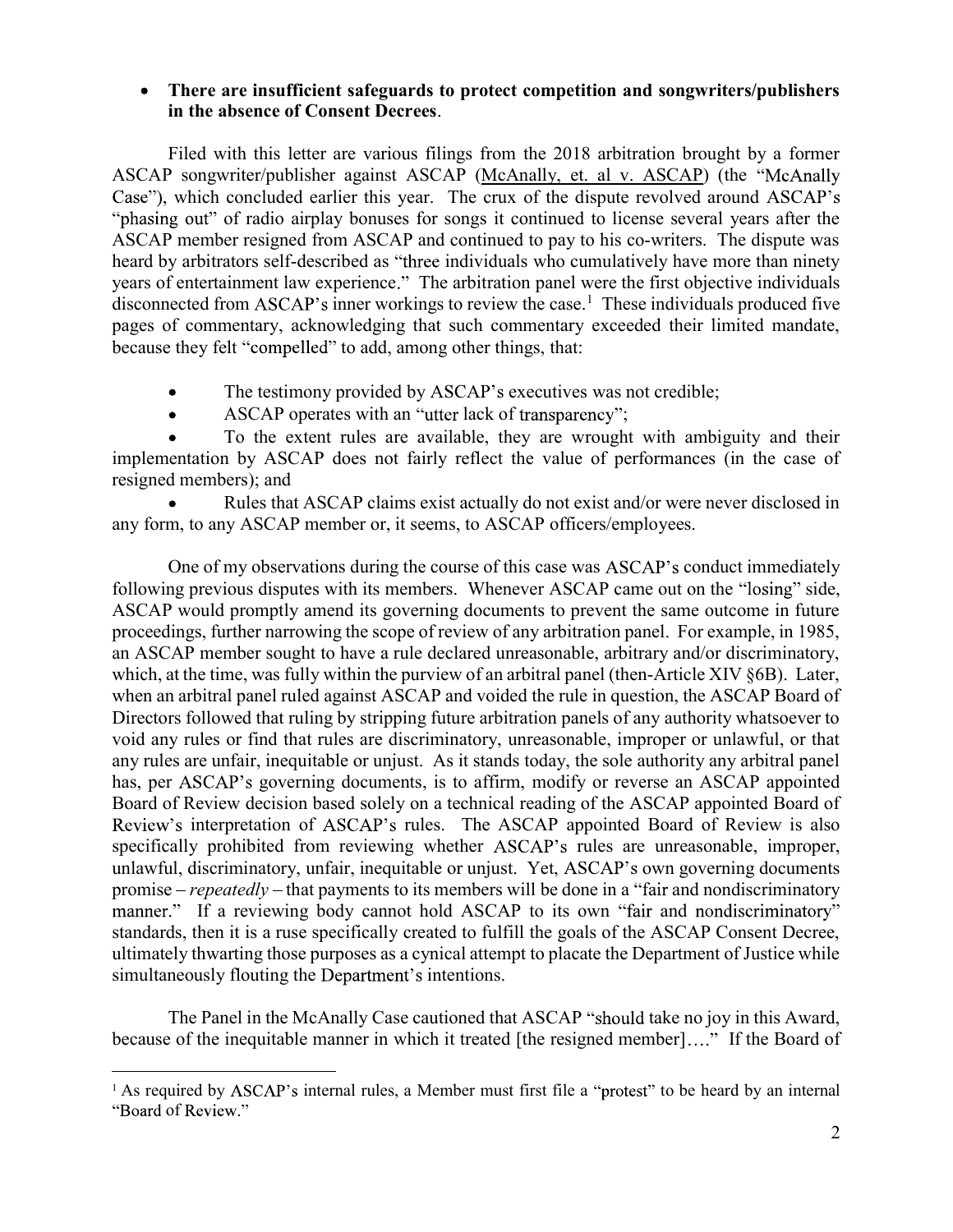Review and arbitral panel are the sole sources of recourse for ASCAP's members, yet those sources have no authority to actually review such actions, what's a member to do? Auditing ASCAP is not allowed by their rules and litigation is circumvented through the Board of Review process.

## 1. The Consent Decrees are needed to protect songwriters and competition, though certain changes should be made to update the purpose behind the Consent Decrees.

One of the arguments ASCAP repeatedly lodged in the McAnally Case was that a substantial portion of the Second Amended Final Judgment is inoperative solely because the Department of Justice never implemented the same amendments as to BMI. See ASCAP Letter Reply dated Feb. 21, 2019 at  $\P$  2 (noting that "...AFJ2 itself has no operative distribution rules...). The first step in Consent Decree reform should be implementing those very changes, previously negotiated with ASCAP in 2001, at BMI, whose Consent Decree has not been updated since 1994. Those distribution rules protect members at BMI and ASCAP and ensure that they are paid equally and fairly. ASCAP claims to represent "more than 660,000 members" (see https://www.ascap.com/press/2018/04/04-19-financials-2017) and BMI asserts that it represents "more than 900,000 copyright owners" (see https://www.bmi.com/faq/category/about). It is clear that between ASCAP and BMI, regulation continues to be necessary in light of the massive market share they collectively represent.<sup>2</sup>

Further, as the three arbitrators noted, ASCAP's rules are anything but transparent, and are extraordinarily convoluted. Moreover, members at ASCAP and BMI are not permitted to audit the societies to ensure proper payment of licensing fees. Somewhere along the way, it seems as though the two societies have forgotten that they work for the songwriters and publishers – not the other way around. Yet, as we sit here today, as evidenced by the recent ASCAP dispute, it is operated in a mafia-style manner. Its members have no legitimate and unbiased way to challenge ASCAP's rules. The internal Board of Review was found to be "powerless" to make the right decision. See Final Award at ¶ 21. In short, ASCAP's Management has carefully crafted rules to utterly strip away any reviewing body's right to review ASCAP's actions on the basis of fairness or equity. Given that a member is prohibited from seeking any sort of judicial review of such decisions, one is left to ask – how can a member at ASCAP or BMI ever be assured that he/she is being treated fairly, or that that rules promulgated by each respective Board of Directors are implemented in a fair and non-discriminatory manner?<sup>3</sup> The Department of Justice must maintain its oversight powers with respect to ASCAP and BMI and implement further changes to protect the songwriter/publisher members who are currently powerless. Certainly, based on this concern alone, the Department of Justice should absolutely not terminate the Consent Decrees as they pertain to ASCAP and BMI.

 $\overline{a}$ 

<sup>&</sup>lt;sup>2</sup> By contrast, the two societies that are not subject to the Consent Decrees only represent approximately 15% of the market share. See https://variety.com/2017/music/news/sesac-radio-music-licensing-committee-price-war-1202511443/.

<sup>&</sup>lt;sup>3</sup> The very fact that members cannot seek judicial intervention to hold ASCAP/BMI accountable is proof that there are insufficient protections in the absent of Consent Decrees.